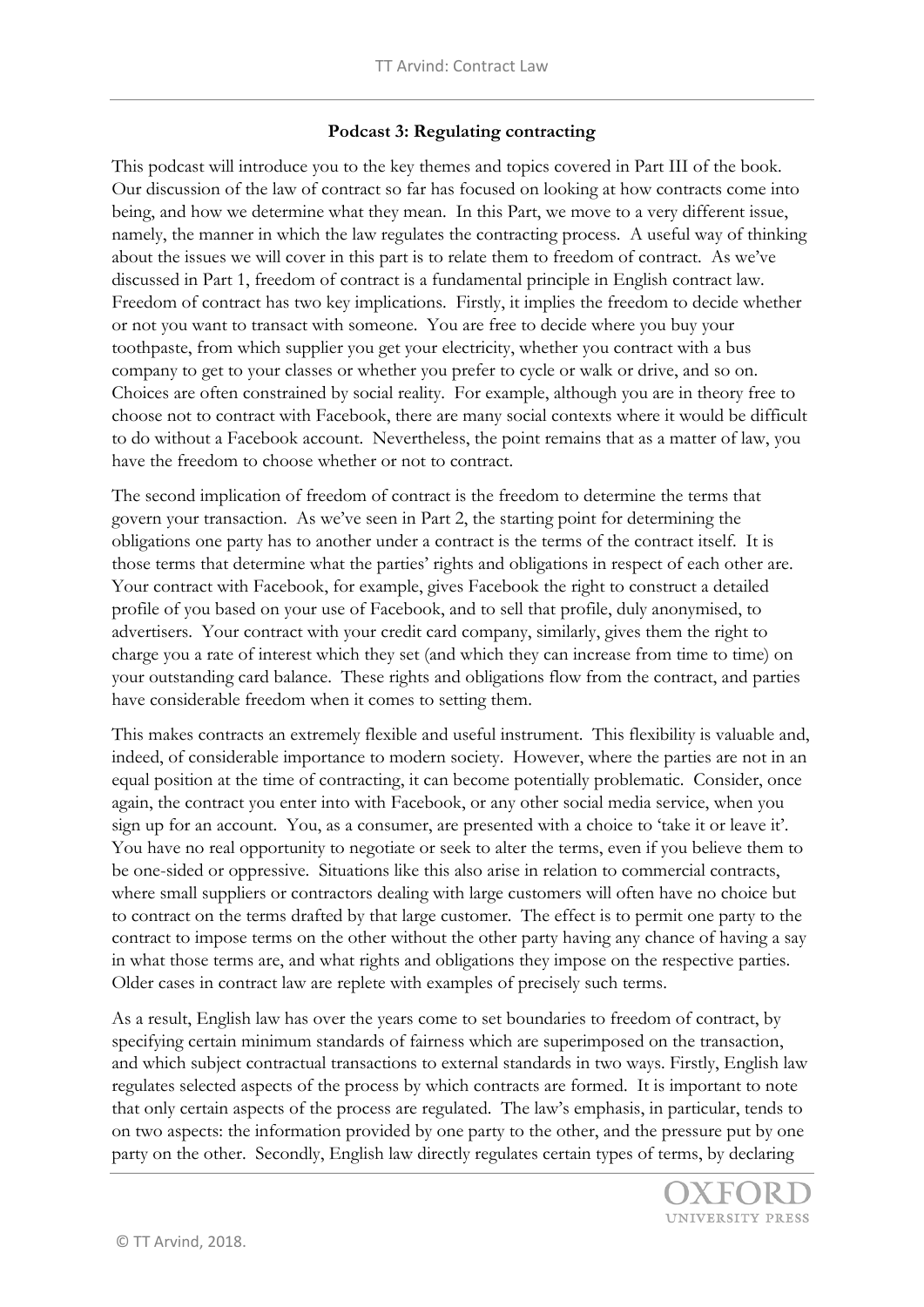some types of terms to be unenforceable and other types of terms to be mandatory for reasons of public policy. A particularly important trend in recent years has been the move to protect consumers, which has resulted in a growing divergence between the legal approach to consumer and commercial transactions—an issue we will revisit in several chapters in this Part.

Each of the four chapters in this Part will pick up one aspect of the legal regulation of contracting. We will look not only at the rules, but also at the approach and rationale underlying the rules, asking why the law regulates these aspects of contractual transactions, and why it adopts the particular approach it does. As we will see, the answer sometimes lies in history, sometimes in economics, and sometimes in broader governmental priorities and policies.

Chapters 11 and 12 deal with the law's approach to regulating the process by which contracts are formed. Chapter 11 takes up the issue of the information each party provides the other, and the statements they make to the other. Transactions are often characterised by knowledge asymmetries, where one party knows a lot more than the other. What, then, happens if one party tells the other something that is not true, or remains silent knowing that the other party is entering into the transaction based on a mistaken assumption? These are the questions we will examine in Chapter 11, where we will look at the legal doctrines of misrepresentation and unilateral mistake, which chiefly regulate this area.

Chapter 12 considers how much pressure one party can exert on another. Commercial transactions are often entered into through high-pressure bargaining. Should there be limits to the amount of pressure a party can bring to bear on the other? Is there such a thing as too much pressure? When does high-pressure become excessive pressure? This, of course, also applies to non-commercial transactions. When you're dealing with contracts between individuals, rather than large corporations, there's also the additional issue of taking advantage of a relationship which places one party in a weaker position. English law deals with these issues through the doctrines of duress and undue influence, which Chapter 12 examines.

Chapter 13 and 14 examine the types of situations where the law directly regulates the terms of the contract. There are two reasons why the law regulates terms—to protect weaker parties, and to protect the public interest. Chapter 13 focuses on the first of these. We will examine, firstly, situations where the law regulates specific types of terms, focusing in particular on clauses which seek to exclude, limit, or enhance liability. We will then examine situations where the law regulates specific types of contracts, focusing on consumer contracts. Chapter 14 looks at situations where the law restricts freedom of contract to protect the public interest. We will focus, in particular, on how the law deals with situations where the parties' contract requires them to do acts which are illegal or which violate public policy.

A general point you should keep in mind when reading these chapters is that setting boundaries to freedom of contract is not a simple matter. There is always a balance to be struck between fairness and freedom in contracting. If the law goes too far in regulating contracts, it begins to adversely affect the flexibility of contractual instruments which, as we have seen, is of social and economic importance. English law is, therefore, set up to treat freedom of contract as the general principle, and to treat regulation as an exception to that principle. There is no general principle that contracts must be fair. The doctrines we will study in this part consist of norms and standards set by the law, but except in areas covered by these external norms and standards, the parties' rights and obligations will continue to be governed by the norms and standards set